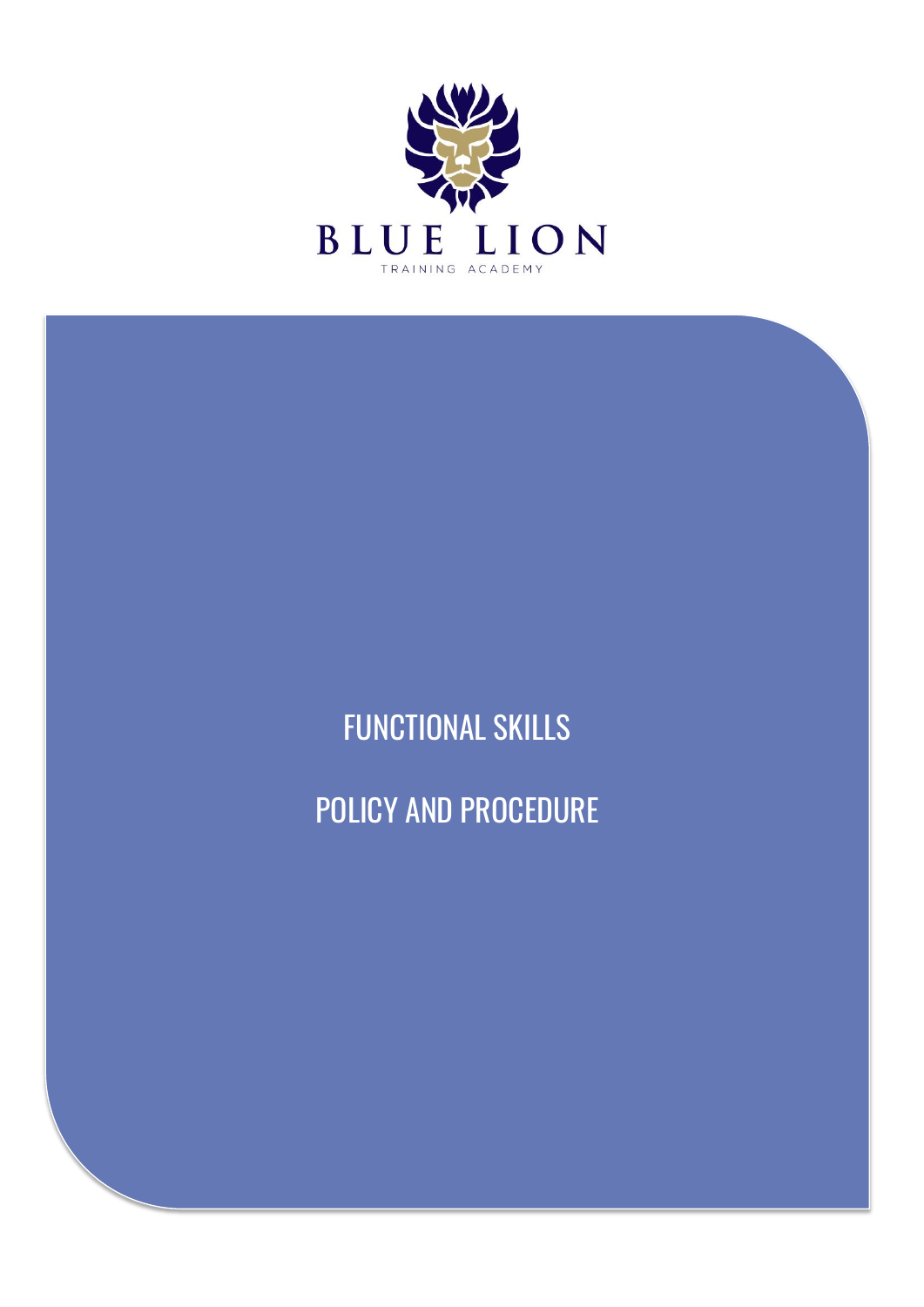# <span id="page-1-0"></span>DOCUMENT HISTORY

| Version  | <b>Issued</b>    | <b>Reason for Revision</b> | <b>Created by</b> | Approved by  |
|----------|------------------|----------------------------|-------------------|--------------|
| $\vee 1$ | <b>July 2021</b> | Initial release            | Geeta Dhanjal     | Harj Dhanjal |
| V2       | Sept 2021        | <b>QMS</b> update          | Geeta Dhanjal     | Harj Dhanjal |
|          |                  |                            |                   |              |

| This Policy and Procedure document has been approved by the CEO $/$     |      |
|-------------------------------------------------------------------------|------|
| Director and is signed on release to the BLQMS on Monday.com as per the | Obyl |
| version control status in the above table:                              |      |

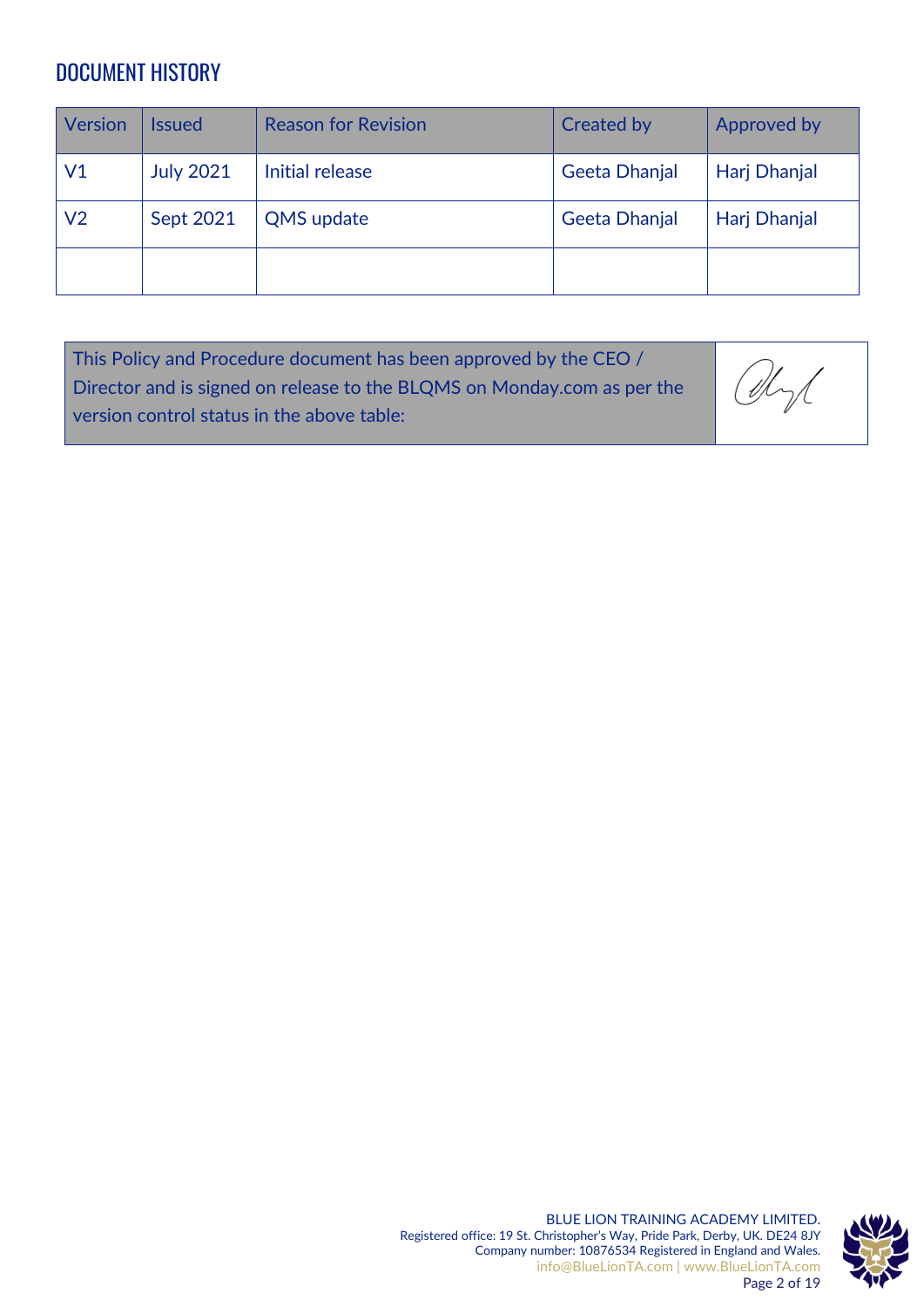# <span id="page-2-0"></span>**CONTENTS**

| APPENDIX 1 - Functional Skills Reasonable Adjustment and Special Consideration Request Form 14 |  |
|------------------------------------------------------------------------------------------------|--|
|                                                                                                |  |

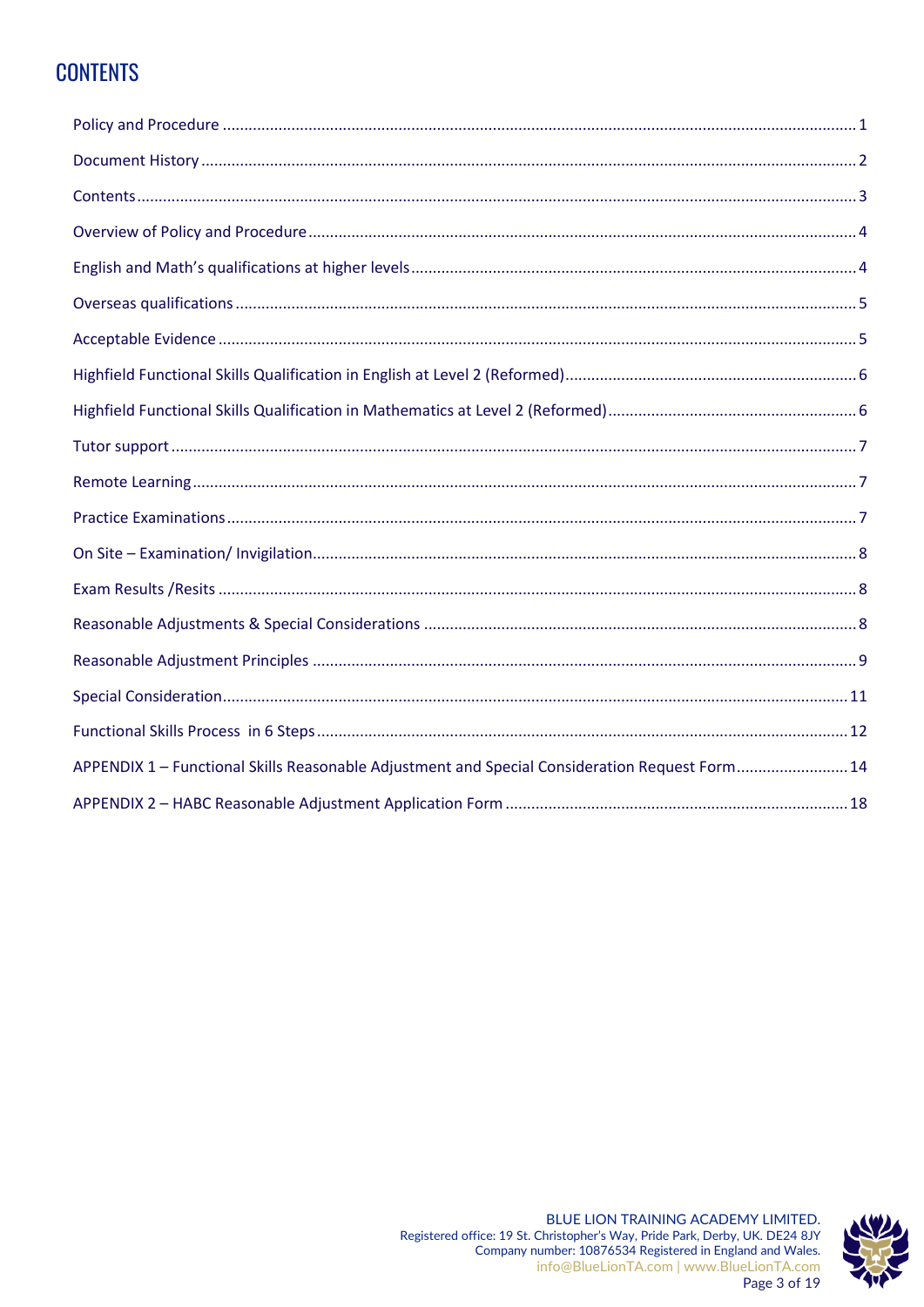# FUNCTIONAL SKILLS POLICY AND PRCEDURE

Blue Lion Training Academy Limited (the 'Organisation') aims to provide defect-free products and services to its customers on time and within budget, we aim to audit our policies and procedures to drive continuous improvement.

# <span id="page-3-0"></span>OVERVIEW OF POLICY AND PROCEDURE

Blue Lion Training Academy is an approved training centre by Highfield Awarding Body for Compliance (HABC) to deliver qualifications in Math's and English Level 1 and 2 qualifications.

HABC are a global leader in compliance and work-based learning and apprenticeship qualifications and one of the UK's most recognisable awarding organisations. As such they are regulated by Ofqual, Qualifications Wales, SQA Accreditation, the Council for the Curriculum, Examinations and Assessment (CCEA), and the Security Industry Authority (SIA). In addition to they are also a government-regulated end-point assessment organisation (EPAO).

Functional Skills is ideal for learners who did not get a grade 4 (or a C) at GCSE and who want to re-sit.

Functional Skills are necessary to get onto an apprenticeship, all learners who do not have the qualification will need to successfully complete functional skills as part of their apprenticeship standard. Level 1 is equivalent to a GCSE Grade D-E and a Level 2 qualification is equivalent to GCSE Grade C.

For those learners who do have the qualification the next section covers guidance from the ESFA on acceptable current and prior equivalent qualifications for English and Math's minimum requirements in apprenticeships standards at level 2 and above:

# <span id="page-3-1"></span>ENGLISH AND MATH'S QUALIFICATIONS AT HIGHER LEVELS

<span id="page-3-2"></span>Where the apprentice has a qualification at level 4 or above (SCQF level 7 and above such as an Advanced Higher) this is acceptable if the qualification is predominantly in the subject of English Language or English Literature and/or Mathematics.

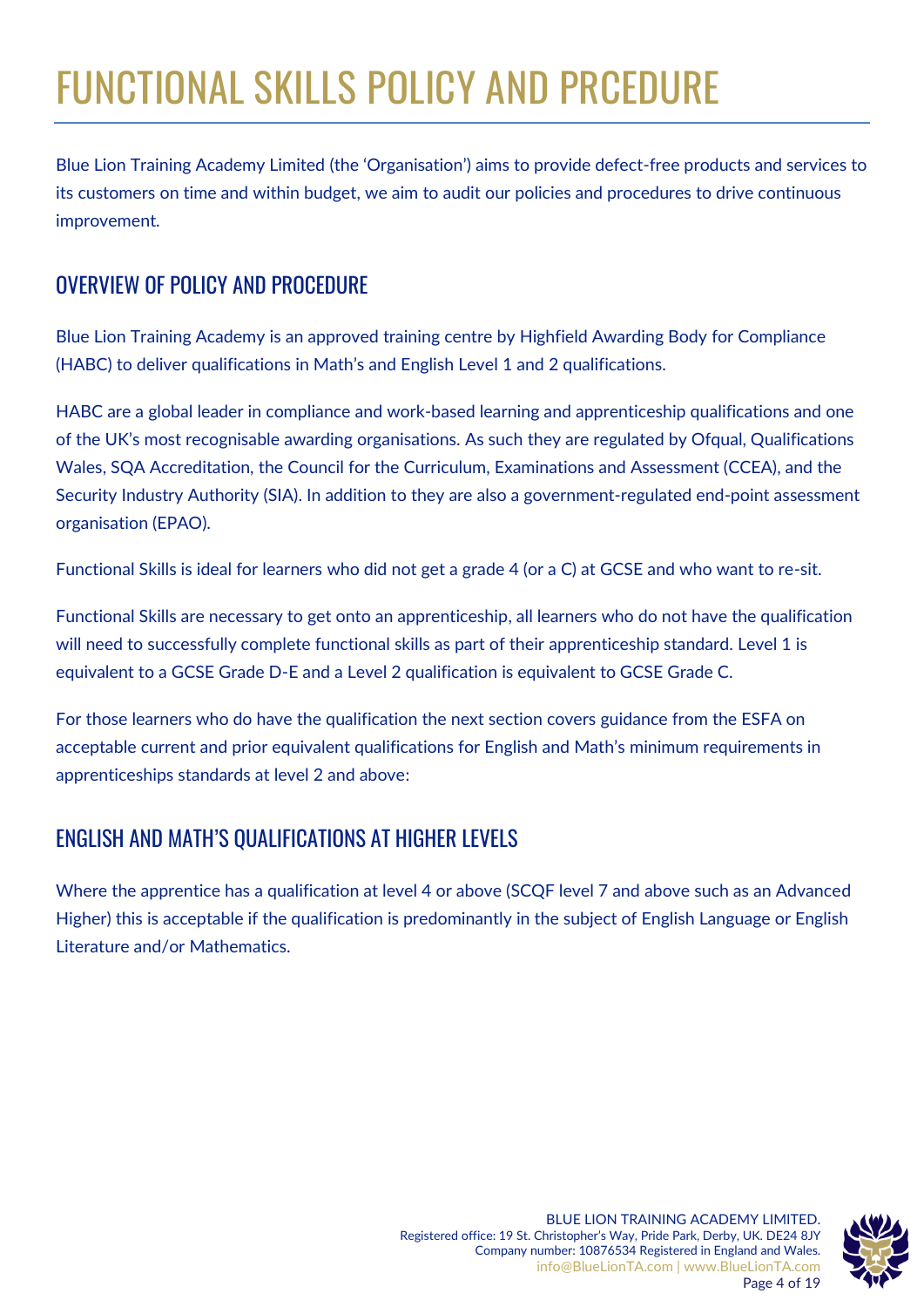# OVERSEAS QUALIFICATIONS

Overseas qualifications will be acceptable where there is clear evidence from [UK ENIC](https://www.enic.org.uk/) that the qualification is an equivalent level and grade to the minimum requirements for English and Math's. In order to be acceptable, the evidence must confirm that the qualification achieved is:

- comparable with the relevant English framework level (Regulated Qualifications Framework Level 1 / Level 2)
- comparable with the relevant English qualification (GCSE)
- comparable with the required minimum grades (for instance  $A^*$  to C / 9 to 4 for level 2 and E / 2 for level 1)
- and additional comparison information confirmed (that the qualification is GCSE English and/or Math's equivalent)

Such evidence may be from a [statement of comparability](https://www.enic.org.uk/Qualifications/SoC/Default.aspx) (which also confirms the student name and date grade/qualification awarded and whether this is comparable to GCSE  $A^*$  to C / 9 to 4) or it may be from the [UK ENIC International Comparisons database.](https://www.ecctis.com/Agencies/Online%20Databases/Default.aspx) Where the UK ENIC database is used, this will only confirm the equivalency of the qualification to GCSE English and/or Math's it will not confirm that this is the qualification the individual achieved.

Therefore, where the database is used, evidence that the individual achieved the qualification and the date of their achievement, must also be provided.

### <span id="page-4-0"></span>ACCEPTABLE EVIDENCE

If an apprentice does not have a certificate and/or a provisional notification of results or a statement of results from the awarding organisation, the provider can ask the apprentice to get a replacement certificate from the relevant awarding organisation (there will be a cost for this). Guidance on obtaining replacement certificates and what to do if the examination board no longer exists can be found at [https://www.gov.uk/replacement](https://www.gov.uk/replacement-exam-certificate)[exam-certificate](https://www.gov.uk/replacement-exam-certificate)

If it is not possible to obtain a replacement certificate, providers can accept one of the following as evidence of achievement in English and/or Math's

- a report generated from the apprentice's Personal Learning Record (PLR)
- a report from the school information management system (SIMS) or Candidate Management Information System (CMIS), which must be authenticated with a stamp from the relevant school/college or provider, and signed by the examinations officer or other equivalent authority
- a National Record of Achievement (NRA), which must contain relevant awarding organisation verifiable achievement

These types of evidence must contain as a minimum: the apprentice's full name, the full name of qualification (including awarding organisation name and/or qualification number), the grade awarded (where applicable),

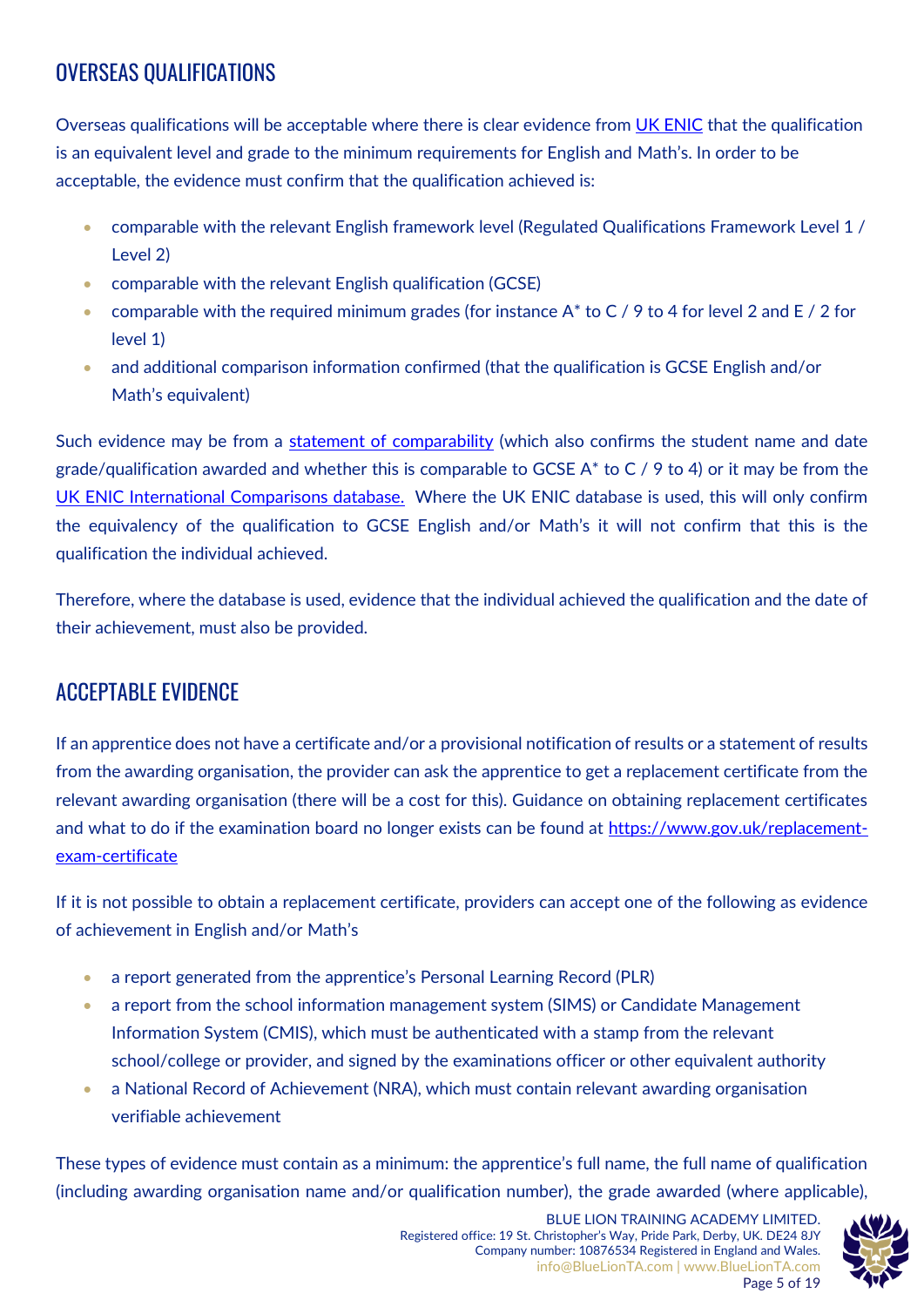and the date of achievement. In some cases, providers may need to validate the date of birth of the apprentice though other appropriate evidence.

A statement of results on headed paper from a school, college, or other provider is not acceptable evidence of achievement in English and/or Math's.

All of the Blue Lion Training Academy Apprenticeships offerings require Math's and English at Level 2. You can get details [here](https://www.gov.uk/government/publications/english-and-maths-requirements-in-apprenticeship-standards-at-level-2-and-above) on, up-to-date ESFA guidance relating to the Level 2 Apprenticeships rule for Functional Skills.

### <span id="page-5-0"></span>HIGHFIELD FUNCTIONAL SKILLS QUALIFICATION IN ENGLISH AT LEVEL 2 (REFORMED)

This qualification includes three mandatory components:

- (1) Speaking, listening & communication This component is internally assessed and quality assured by Blue Lion Training Academy and externally moderated by HABC. Learners must complete 2 assessed tasks
- A Group discussion on a chosen subject (10 minutes)
- A formal presentation and Q&A (20 minutes)

Tutors/assessors record observational evidence of the assessment on the Highfield Functional Skills Qualification. Speaking, Listening and Communication Centre Guidance can be found [here](https://bluelionta.com/wp-content/uploads/FScentre_support_pack_for_slc_reformed.pdf)

- (2) Reading Learners must complete one written examination that is set, marked and moderated by HABC. (1 hour) Dictionaries are permitted for reading exams.
- (3) Writing Learners must complete one written examination that is set, marked and moderated by HABC (1 hour) Dictionaries are not permitted for writing exams.

The reading and writing examinations are available on demand in both an on screen and a paper-based format.

# <span id="page-5-1"></span>HIGHFIELD FUNCTIONAL SKILLS QUALIFICATION IN MATHEMATICS AT LEVEL 2 (REFORMED)

This qualification consists of 2 mandatory components. Learners must complete both the Non-Calculator and Calculator written examinations that are set, marked and moderated by Highfield. The assessments will test a learner's knowledge, analysing and interpreting skills using numbers, geometry and statistics in realistic contexts.

Mathematics examinations are available on demand in either on screen or paper-based format.

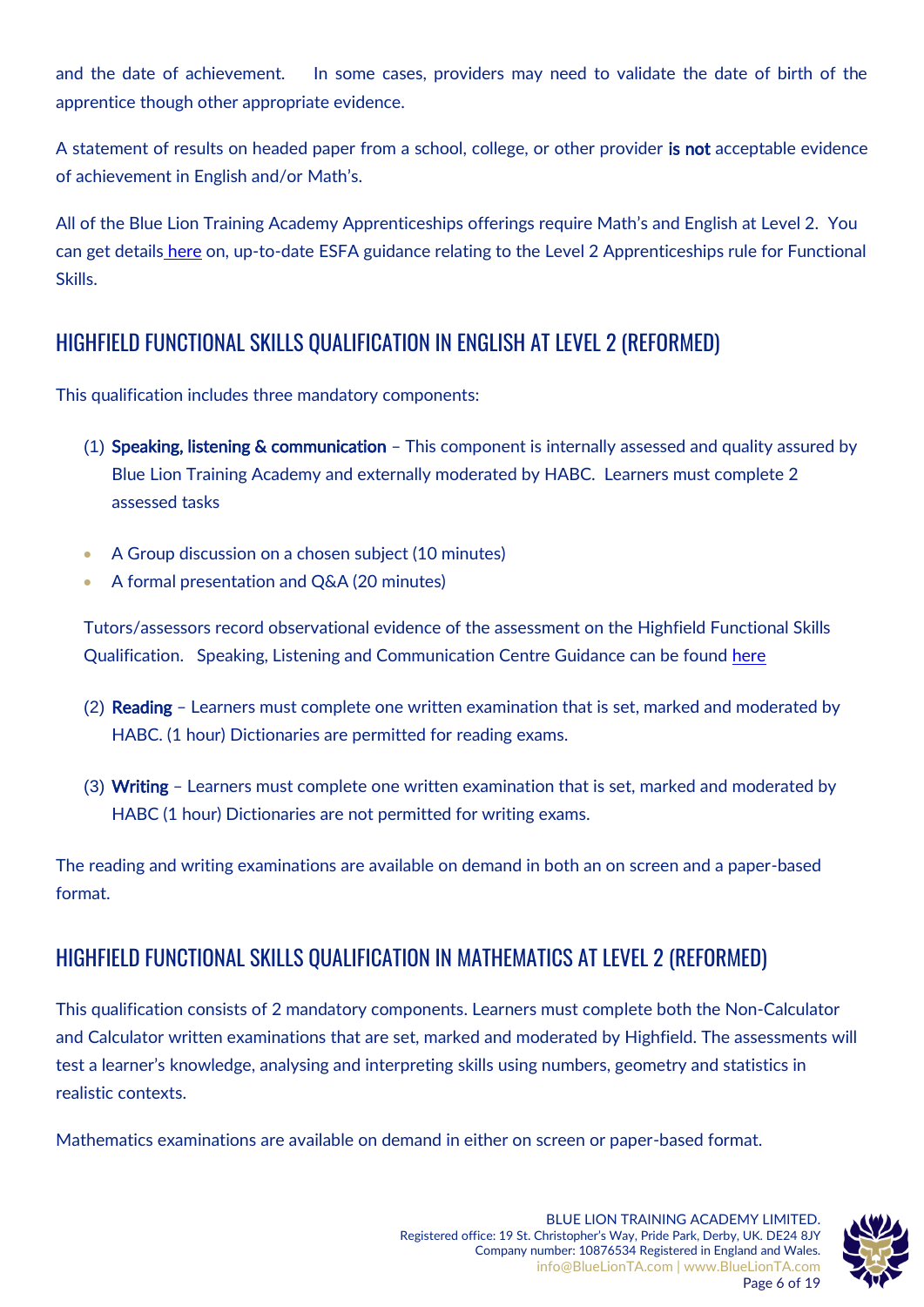### Using Calculators and Dictionaries during Covid-19

In line with government guidance, HABC have adjusted their policies on the use of calculators and dictionaries during Functional Skills exams.

It is now possible for learners to bring their own calculator or dictionary with them for a Functional Skills exam, in order to minimise contact with a communal item. To ensure consistency and fairness, we will ensure that both calculators and dictionaries comply with Highfield's standard practice of acceptable equipment, i.e. Calculators must be basic with only four main functions (addition, subtraction, multiplication and division). Calculators with scientific or advanced functions are not permitted. We will ensure there are no written notes within dictionaries or anything that could provide a learner with an unfair advantage.

Please note that it is still permissible for learners to use calculators or dictionaries provided by Blue Lion Training Academy, we will ensure they follow government guidelines for hygiene and cleansing of these items of equipment.

### <span id="page-6-0"></span>TUTOR SUPPORT

We will provide all learners with support from a qualified tutor, this support may be provided in a 1-1 setting group session and through regular email correspondence. Tutoring sessions will be delivered using online platforms.

### <span id="page-6-1"></span>REMOTE LEARNING

Internet access and a computer is required in order to ensure that learners are able to access the course content, tutoring sessions and sit the exam.

For the exam, a webcam, and a smartphone are required in order to ensure that full assessment conditions are adhered to accordingly. For tutor support, individuals should also have access to a functioning email address and/or access to our online learning platform 'bud'.

### <span id="page-6-2"></span>PRACTICE EXAMINATIONS

HABC practice examinations are available to support learners in their preparation for their examination of functional skills and are available in both paper-based and on-screen formats. On-screen practice examinations help learners to familiarise themselves with the various features of the system such as how to navigate through the exam, opening and resizing pop-up images and text, using the graph creator tool and using the method calculator, etc. Please however note that on-screen practice examinations are for familiarisation purposes only and responses cannot be saved. Therefore, if a tutor would like to mark the learner's responses, they must review the learner's answers prior to the learner finishing the examination.

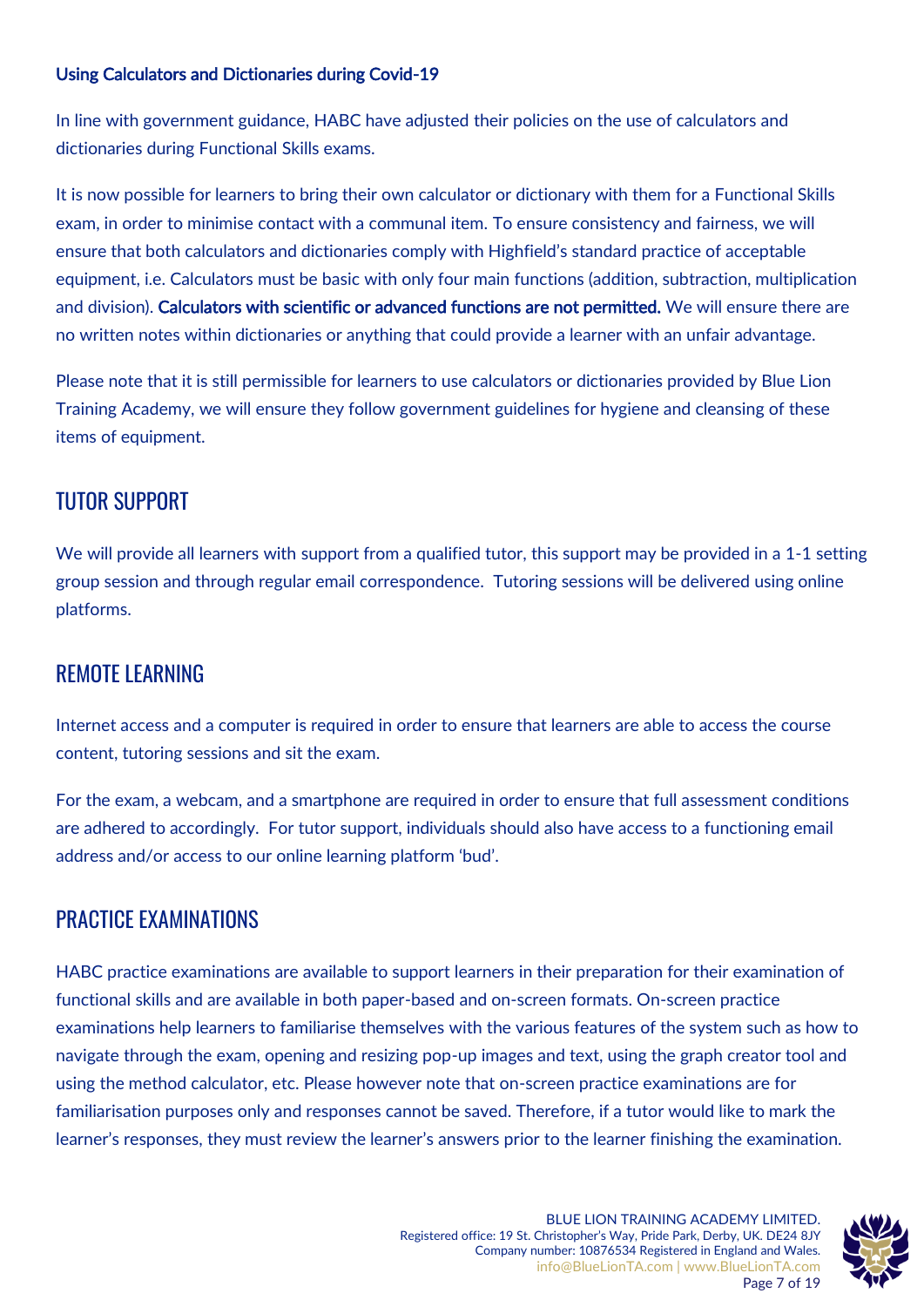Please select the links below to access the practice examinations:

To access the on-screen mock exams, please visit <https://www.highfieldcore.com/> and select 'Mock Exams'. Guidance and tutorials on how to use the system are included.

The following link Introduces the Highfield Core [https://www.youtube.com/watch?v=xwGY2\\_ea\\_hE](https://www.youtube.com/watch?v=xwGY2_ea_hE)

### <span id="page-7-0"></span>ON SITE – EXAMINATION/ INVIGILATION

Blue Lion Training Academy will follow the Highfield invigilator guide

[https://centres.highfieldqualifications.com/Assets/DownloadArea/\[29102019\\_0938\]\\_Highfield\\_Examinatio](https://centres.highfieldqualifications.com/Assets/DownloadArea/%5b29102019_0938%5d_Highfield_Examination_and_Invigilation_Procedures.pdf) [n\\_and\\_Invigilation\\_Procedures.pdf](https://centres.highfieldqualifications.com/Assets/DownloadArea/%5b29102019_0938%5d_Highfield_Examination_and_Invigilation_Procedures.pdf)

All paper based completed examination/assessment materials will be posted back to Highfield within 48 hours of the exam taking place.

### <span id="page-7-1"></span>EXAM RESULTS /RESITS

Results are released from HABC within 10-working days. If a learner fails the exam, we will work with them and the tutor to arrange (if required) suitable training and re-arrange a resit.

### <span id="page-7-2"></span>REASONABLE ADJUSTMENTS & SPECIAL CONSIDERATIONS

We have measures in place in which the requirement for a reasonable adjustment and special consideration is identified prior to the learner undertaking the qualification and/or assessment.

This will be highlighted during the enrolment of the learner onto the qualification(s) and apprenticeship(s). Any adjustment will be based on the individual learner's need to access the assessment.

We will

- identify learners having or likely to have difficulties accessing assessment
- advise learners to make any adjustment or special considerations known to our staff at the earliest opportunity;
- ensure our staff decide, in conjunction with the learner, what adjustment may be required;
- when identifying the adjustment(s) necessary, take into consideration the learner's normal way of working and how previous assessment has been made during teaching, as well as the assessment requirements of the qualification

Once the appropriate adjustment, special consideration has been identified, the learner and a staff member from Blue Lion Training Academy will document the request and rationale for audit purposes on the Reasonable Adjustment & Special Consideration form (Appendix 1). Any application for Reasonable

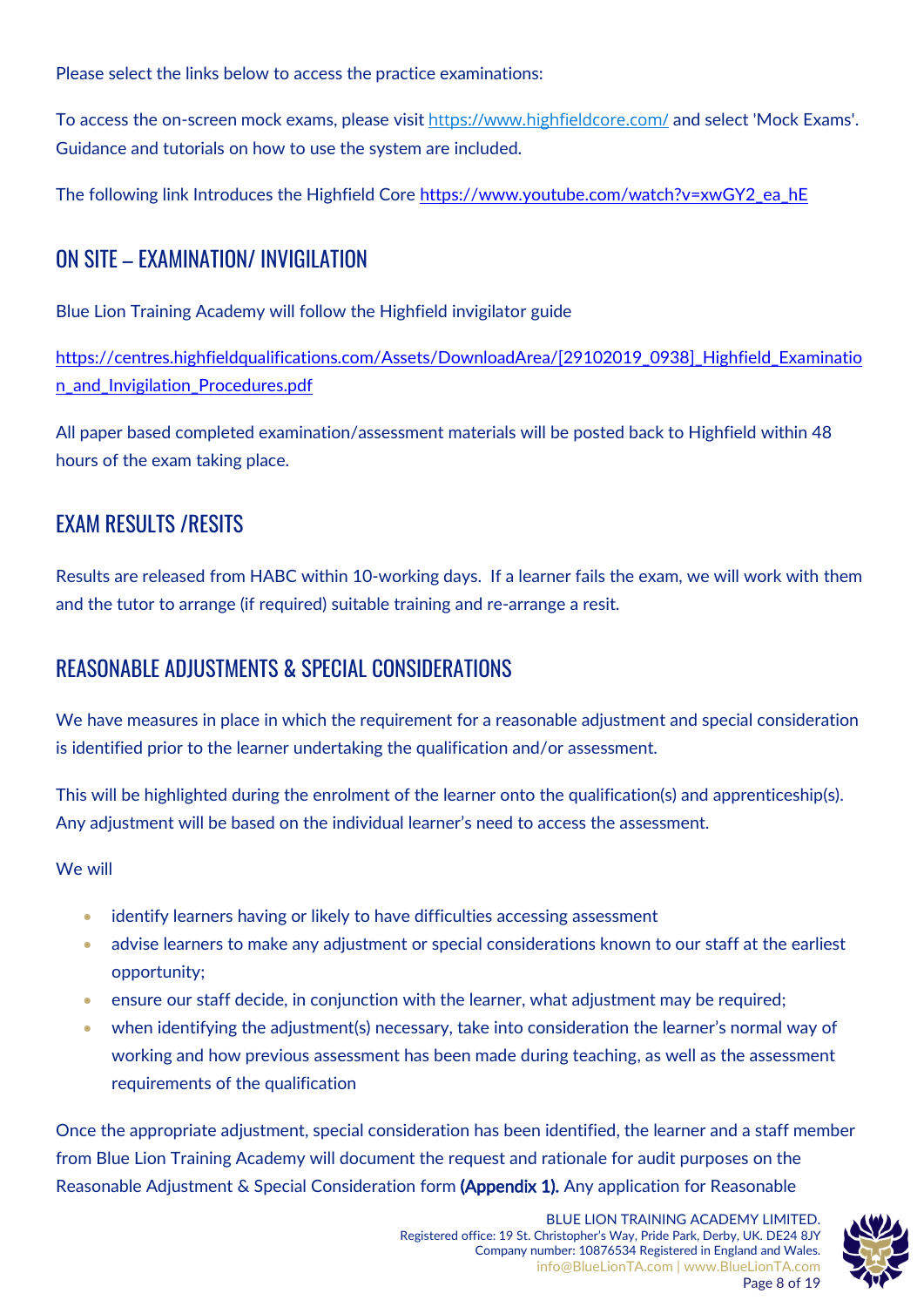Adjustment or Special Consideration will be supported, where appropriate, by information/evidence, which is valid, sufficient, reliable and justifies the decision.

HABC reserves the right to request a copy of this information/evidence to inform their decision or for audit purposes. If the Reasonable Adjustment or Special Consideration is permitted at the discretion of Blue Lion Training Academy, the Reasonable Adjustment application form (Appendix 2) must be completed and submitted to Highfield at the end of the assessment together with the associated examination/assessment materials.

Applications for Special Consideration must be completed on the Special Considerations Form. The completed form must be submitted to HABC by us on behalf of the learner. The form can be found in the Members Area of the Highfield website

Further guidance on learner needs can be found on the Institute for Apprenticeships and Technical Education ("IFATE") [website](https://www.instituteforapprenticeships.org/quality/end-point-assessment-reasonable-adjustments-guidance/)

### <span id="page-8-0"></span>REASONABLE ADJUSTMENT PRINCIPLES

Adjustments to assessments will be based on the following principles:

- Adjustments should not compromise the assessment requirements or validity of the qualifications;
- They should not provide the learner with an unfair advantage;
- They should be consistent with the learner's normal way of working;
- They should be based on the individual need of the learner;
- They should allow learners an equal opportunity to show what they can do and what they know without altering competence standards;
- Adjustments should not pose an increased risk to the safety and/or wellbeing of the learner, assessor or invigilator;

The table below outlines some of the decisions on reasonable adjustments that can be made. However, we have a duty to seek advice from Highfield in any case where we are in doubt if an adjustment is needed or how it should be applied.

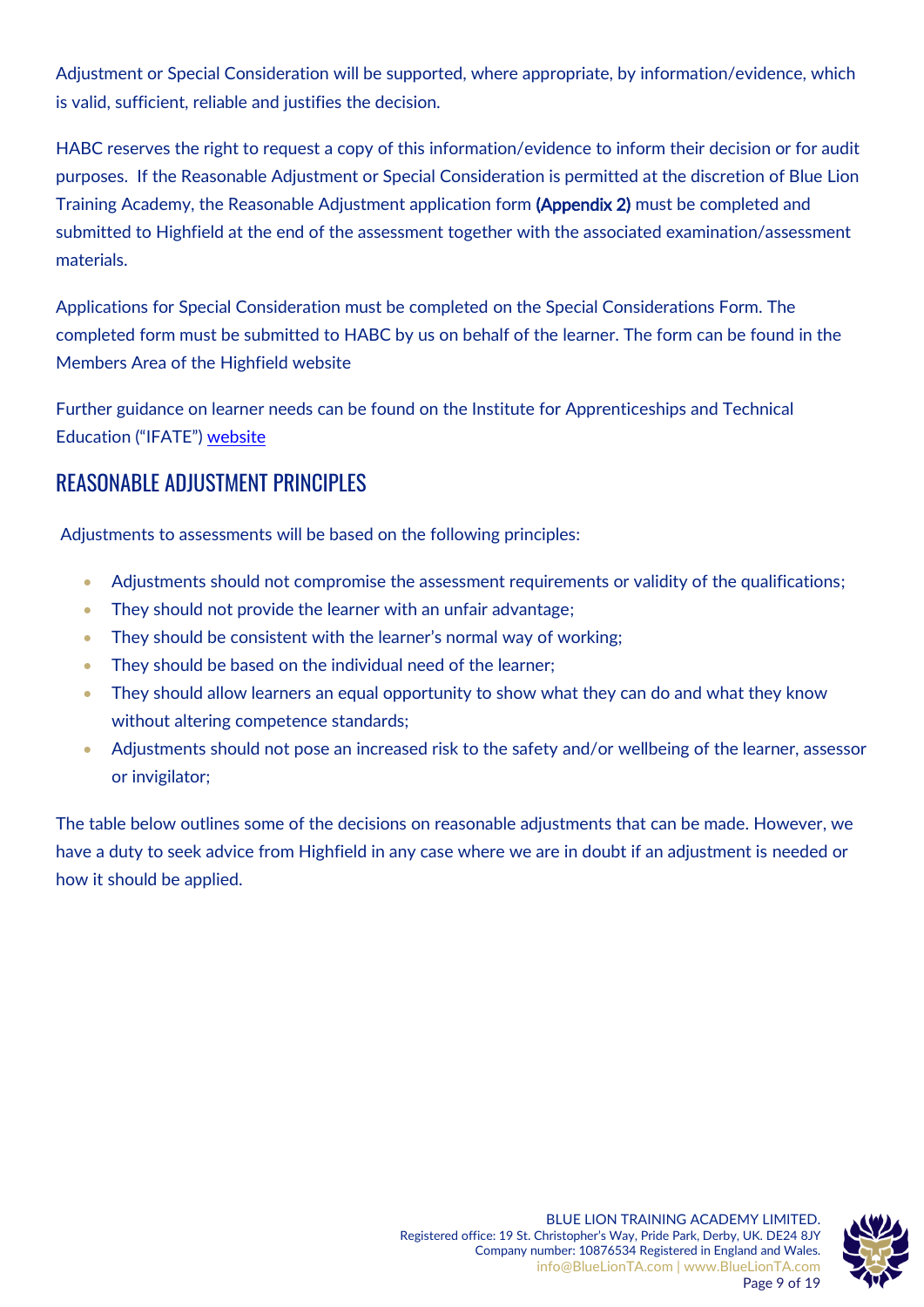Permitted means: That the reasonable adjustment is permitted at the discretion of Blue Lion Training Academy without the need to notify Highfield beforehand.

Apply means: That Blue Lion Training Academy should seek permission from Highfield, prior to the assessment taking place.

### The *Highfield* Group



<span id="page-9-0"></span>

| <b>Reasonable Adjustment</b>             | <b>Assessments</b>        | Non-exam               | <b>All EPA</b>     |
|------------------------------------------|---------------------------|------------------------|--------------------|
|                                          | under                     | <b>Assessments</b>     | assessments        |
|                                          | examination<br>conditions | centre<br>delivered    | including<br>exams |
| Extra time up to 25 per cent of          | Permitted                 | Permitted              | Apply              |
| the total exam time                      |                           |                        |                    |
| Extra time in excess of 25 per           | Apply                     | Not applicable         | Apply              |
| cent                                     |                           |                        |                    |
| Supervised rest breaks                   | Permitted                 | Permitted              | Apply              |
| Change in the organisation of            | Permitted                 | Permitted              | Apply              |
| assessment room                          |                           |                        |                    |
| Assessment at an alternative             | Apply                     | Apply                  | Apply              |
| venue                                    |                           |                        |                    |
| CCTV and OCR scanners                    | Apply                     | Apply                  | Apply              |
| Use of coloured overlays, low-           | Permitted                 | Permitted              | Apply              |
| vision aids, tinted spectacles,          |                           |                        |                    |
| Use of assistive software                | Apply*                    | Apply*                 | Apply              |
| Use of bilingual and bilingual           | Apply                     | Apply                  | Apply              |
| translation dictionaries                 |                           |                        |                    |
| Assessment material in enlarged          | Apply                     | Permitted              | Apply              |
| format                                   |                           |                        |                    |
| Assessment material in Braille           | Apply                     | Permitted              | Apply              |
| Language modified assessment<br>material | Apply                     | Apply                  | Apply              |
| <b>British</b><br>Assessment material in | Apply                     | Permitted              | Apply              |
| Sign Language                            |                           |                        |                    |
| Assessment material on coloured          | Apply                     | Permitted              | Apply              |
| paper                                    |                           |                        |                    |
| Assessment material in audio             | Apply                     | Permitted              | Apply              |
| Use of ICT                               | Apply*                    | Permitted*             | Apply              |
| using<br>electronic<br>Responses         | Apply                     | Permitted              | Apply              |
| devices                                  |                           |                        |                    |
| <b>Responses in BSL</b>                  | Apply                     | Permitted              | Apply              |
| Responses in Braille                     | Apply                     | Permitted              | Apply              |
| Reader<br>Scribe                         | Apply                     | Apply                  | Apply              |
|                                          | Permitted                 | Permitted<br>Permitted | Apply              |
| <b>BSL Interpreter</b>                   | Apply                     | Permitted              | Apply              |
| Prompter<br>Practical assistant          | Apply                     |                        | Apply              |
| Transcriber                              | Apply                     | Permitted<br>Permitted | Apply              |
| Other                                    | Apply<br>Apply            |                        | Apply<br>Apply     |
|                                          |                           | Apply                  |                    |

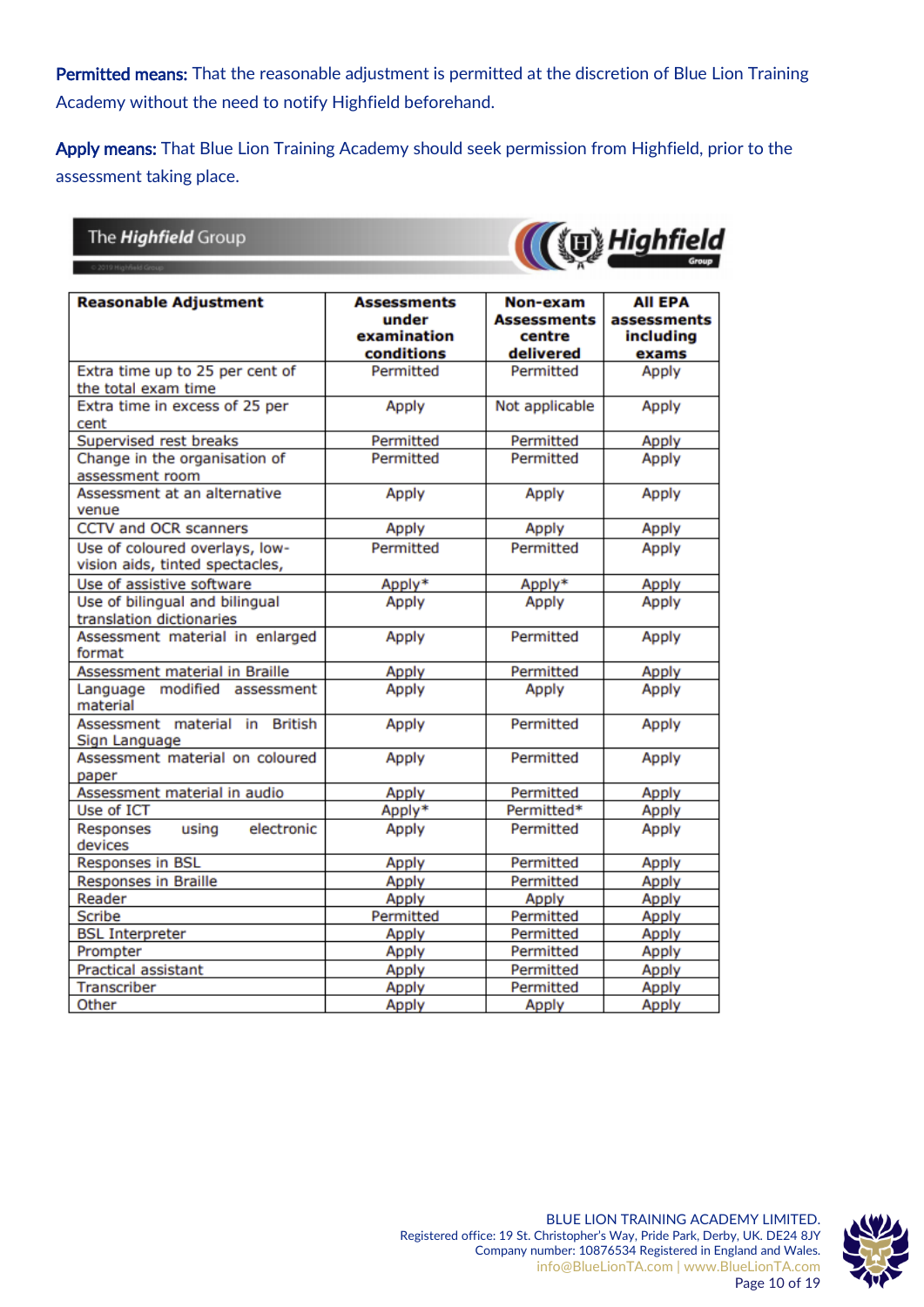# SPECIAL CONSIDERATION

A Special Consideration may be granted in instances where following a scheduled assessment, a learner:

- may have been disadvantaged by temporary illness, injury or other adverse circumstances arising at or near the time of assessment;
- and/or who misses part of the assessment owing to circumstances beyond the learner's control.

Eligibility criteria (for learners who are fully prepared and have attended a scheduled assessment) which may qualify a learner for Special Consideration include:

- alternative assessment arrangements that were agreed in advance, but which through no fault of the learner, proved to be unworkable;
- where the learner's performance in other parts of the qualification is considerably better than part of the assessment where it is being asked that Special Consideration should be applied;
- part of an assessment is missed by a learner due to unforeseen circumstances beyond their control. Examples include bereavement or illness; and
- unforeseen circumstances during an examination such as excessive noise in the examination room, a fire alarm, gas leak or power cut.

The above list is not exhaustive.

In some circumstances it may be appropriate to offer a learner who is eligible for Special Consideration an opportunity to take the assessment at a later date.

#### Situations in which a learner will not be eligible for Special Consideration:

- An assessment (or part thereof) is missed due to unauthorized absence or annual leave;
- Preparation is affected by problems during the course, for example, industrial action; and
- No evidence (medical or otherwise) is presented by a learner in support of an application for Special Consideration.

The above list is not exhaustive.

We will adhere to the Highfield [Reasonable Adjustment](https://centres.highfieldqualifications.com/Assets/DownloadArea/%5b14052021_1224%5d_Highfield_Reasonable_Adjustments_Policy.pdf) & [Special Consideration](https://centres.highfieldqualifications.com/Assets/DownloadArea/%5b06042020_1644%5d_Highfield_Special_Consideration_Policy.pdf) Policy

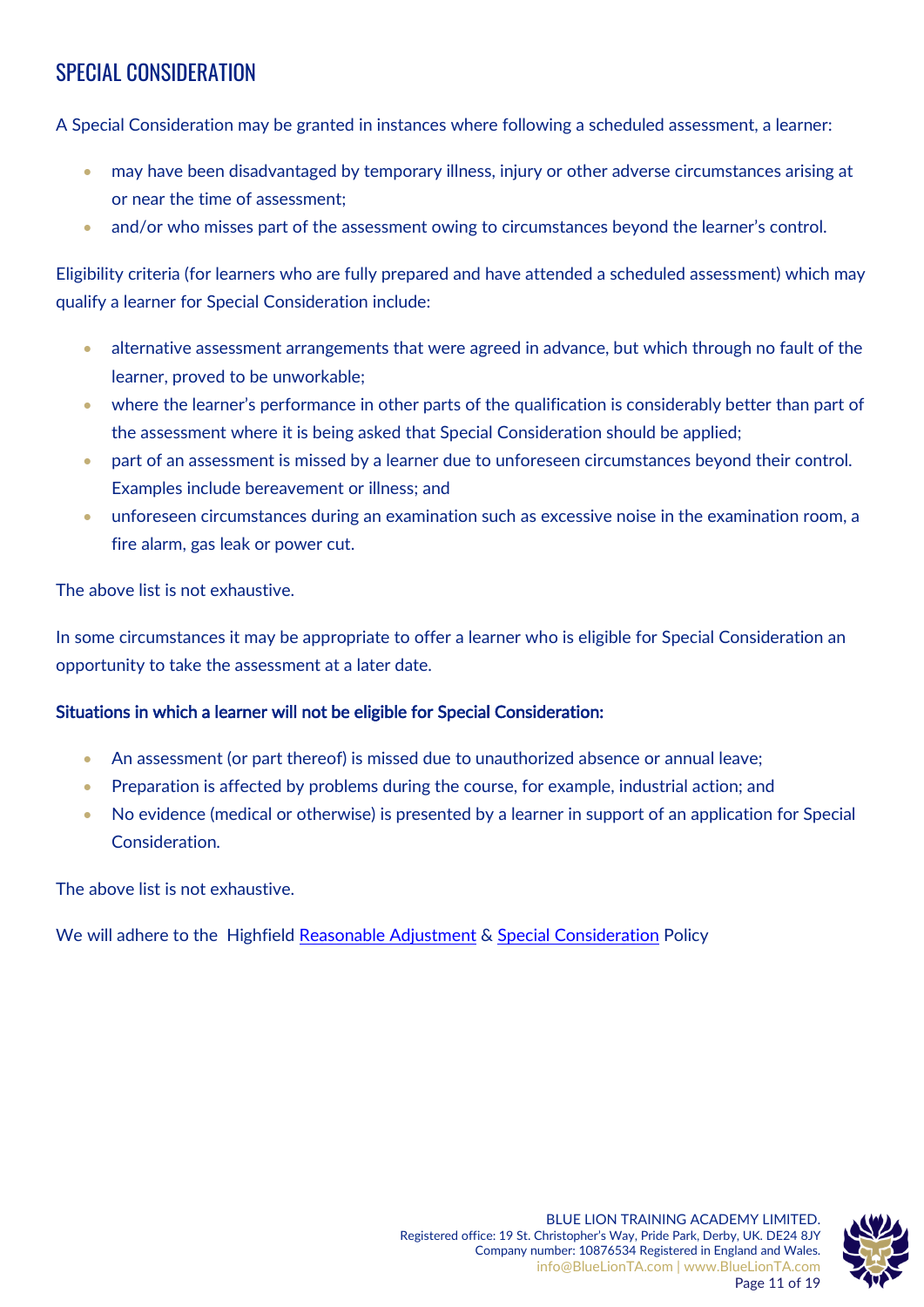### <span id="page-11-0"></span>FUNCTIONAL SKILLS PROCESS IN 6 STEPS

### BKSB Initial Assessment

All apprentices regardless of evidence will go through the bksb Initial Assessment (English and Math's) during their registration process in our online learning platform 'bud' which meets the reformed functional skills standards for 2019 and covers Pre-Entry Level to Level 2. The Initial Assessment tool is dynamic and adjusts the level according to the answers given – allowing the learner to see what level they are currently working at. <https://youtu.be/oofYHtTT1x0>

For those learners who are unable to provide evidence of qualification they will be enrolled onto the functional skills programme and the following 6 steps will need to be completed in line with their apprenticeship programme and tutor guidance.

#### Step 1 – SkillsBuilder Diagnostic Assessment for Functional Skills

Skills Builder is a fantastic tool for diagnostic assessments, and for supporting learners to develop their English and maths capability. The Diagnostic Assessments (English and Math's) meet the [reformed](https://www.bksb.co.uk/functional-skills-reforms/)  [functional skills](https://www.bksb.co.uk/functional-skills-reforms/) standards for 2019 and cover Entry Level 1 to Level 2. When a learner completes the Diagnostic Assessments in English and Math's, it provides them with an accurate level for Reading, SPAG and Writing (English) and Number, Measure, Shape and Space and Statistics and Data (Math's). It also shows the distance they are from progressing to the next level.

Both the initial and diagnostic assessments provide valuable tracking and reports for tutors and managers. This data is extremely insightful and assists greatly with lesson planning, learner management and for inspection evidence.

#### Step 2 – Tutor Checks your diagnostic results

Your tutor will use the information from your results to help plan your learning and will invites you to a teaching session to work on those areas where your result may have come back below the required standard, the learning must take place during your working hours preferably within the first 3 months of starting your apprenticeship.

#### Step 3 – Tutor 1-1 Support

We will provide all learners with support from a qualified tutor, this support may be provided in a 1-1 setting group session and through regular email correspondence. Tutoring sessions will be delivered using online platforms.

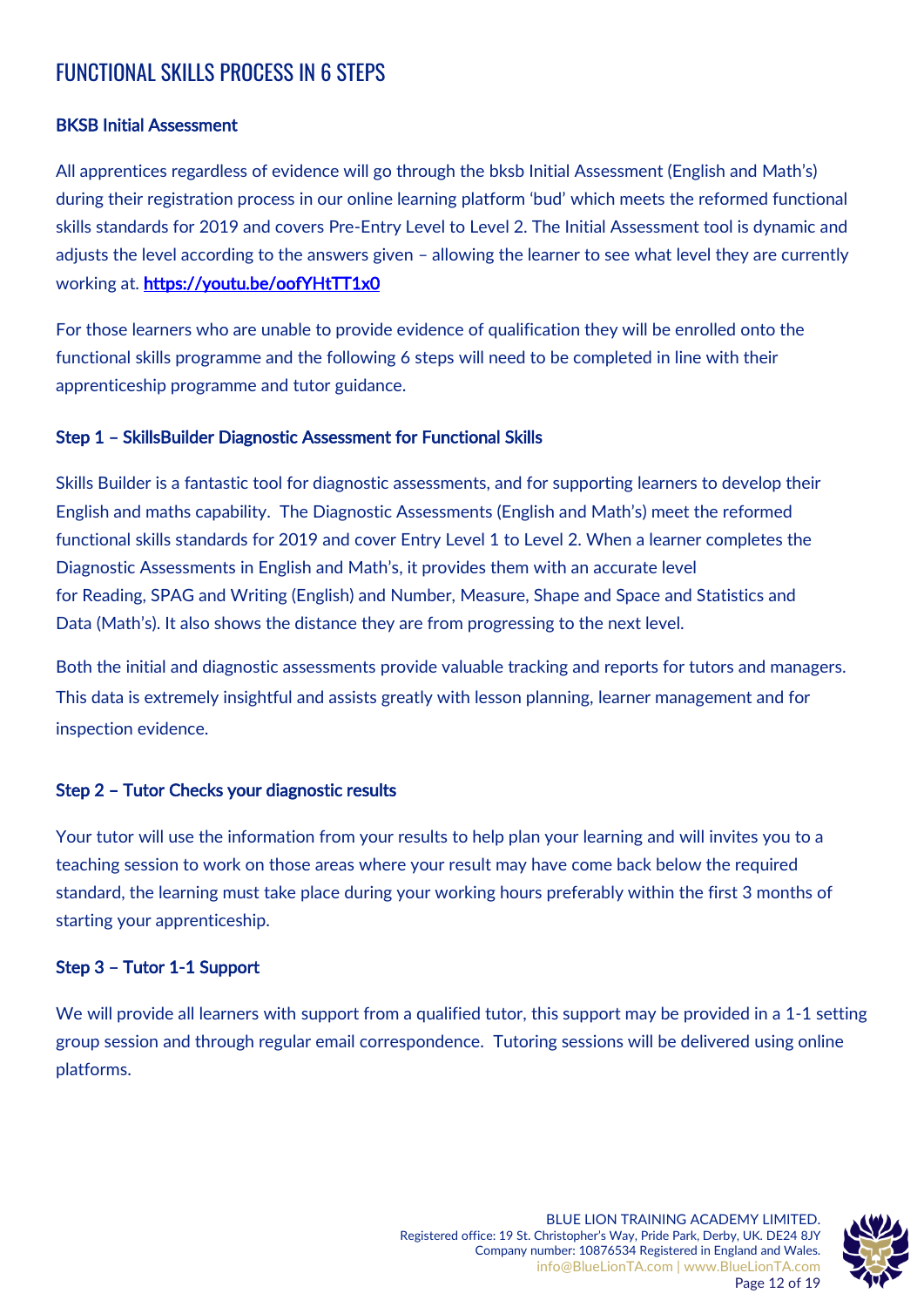#### Step 4 – Practice Examinations

HABC practice examinations are available to support learners in their preparation for their examination of functional skills and are available in both paper-based and on-screen formats.

On-screen practice examinations help learners to familiarise themselves with the various features of the system such as how to navigate through the exam, opening and resizing pop-up images and text, using the graph creator tool and using the method calculator, etc. Please however note that on-screen practice examinations are for familiarisation purposes only and responses cannot be saved. Therefore, if a tutor would like to mark the learner's responses, they must review the learner's answers prior to the learner finishing the examination.

Please select the links below to access the practice examinations:

To access the on-screen mock exams, please visit <https://www.highfieldcore.com/> and select 'Mock Exams'. Guidance and tutorials on how to use the system are included.

#### Step 5 - Actual Examination

If you choose to do the Maths and English exams online, a webcam, and a smartphone are required in order to ensure that full assessment conditions are adhered to accordingly. A full set of instructions will be sent to you by email ahead of the exam. 2 Guidance videos are available in the links below.

- 1. [Video 1](https://www.youtube.com/watch?v=vFW18nsTMJ0) Qualify at Home System Check
- 2. [Video 2](https://www.youtube.com/watch?v=r3HBQ1kE020) Exam Setup and Ending an Exam

For onsite paper-based examinations all invigilators will follow the Highfield invigilator guide

https://centres.highfieldqualifications.com/Assets/DownloadArea/[29102019\_0938] Highfield Examinatio [n\\_and\\_Invigilation\\_Procedures.pdf](https://centres.highfieldqualifications.com/Assets/DownloadArea/%5b29102019_0938%5d_Highfield_Examination_and_Invigilation_Procedures.pdf)

#### Step 6 – Exam results

Results are released from HABC within 10-working days. If the learner has passed we will receive confirmation and certification from Highfield which will be forwarded to you for your records.

<span id="page-12-0"></span>If a learner fails the exam, we will work with you to arrange suitable training and re-arrange a resit. Dependent on exam results, re-sits maybe required with additional tutoring.

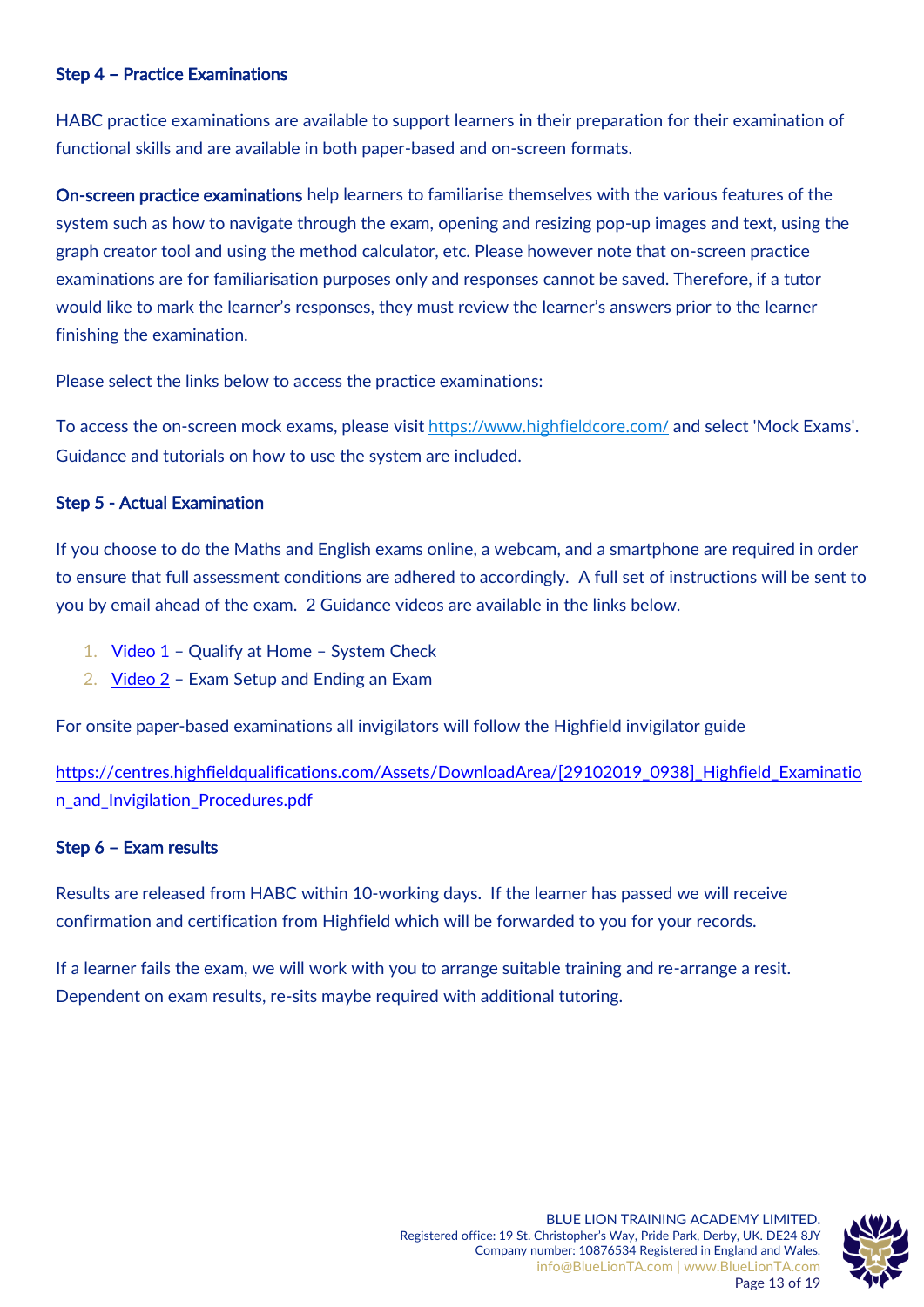# APPENDIX 1

### FUNCTIONAL SKILLS REASONABLE ADJUSTMENT AND SPECIAL CONSIDERATION REQUEST FORM

All applications for reasonable adjustments and special consideration must be submitted a minimum of 10 working days prior to the exam date.

Once approved you will be provided details on how to proceed to book your exam. Failure to submit your request within the minimum time stated above will result in your request being rejected.

### Learner Details

| <b>Training Provider</b>    |  |
|-----------------------------|--|
| <b>Learners Full Name</b>   |  |
| <b>Email address</b>        |  |
| <b>Contact Phone Number</b> |  |
| <b>Examination Title</b>    |  |
| Apprenticeship              |  |

### Why do you need Reasonable Adjustment(s) /Special Consideration? Please tell us more about the request so we can make sure we understand your needs and provide the appropriate support

| <b>Learning Difficulties</b>   | <b>Hearing Impairment</b>          |  |
|--------------------------------|------------------------------------|--|
| <b>Visual Impairment</b>       | <b>Temporary Illness or injury</b> |  |
| Long-term/permanent disability | <b>Other, Please specify</b>       |  |

### If Other please specify here:



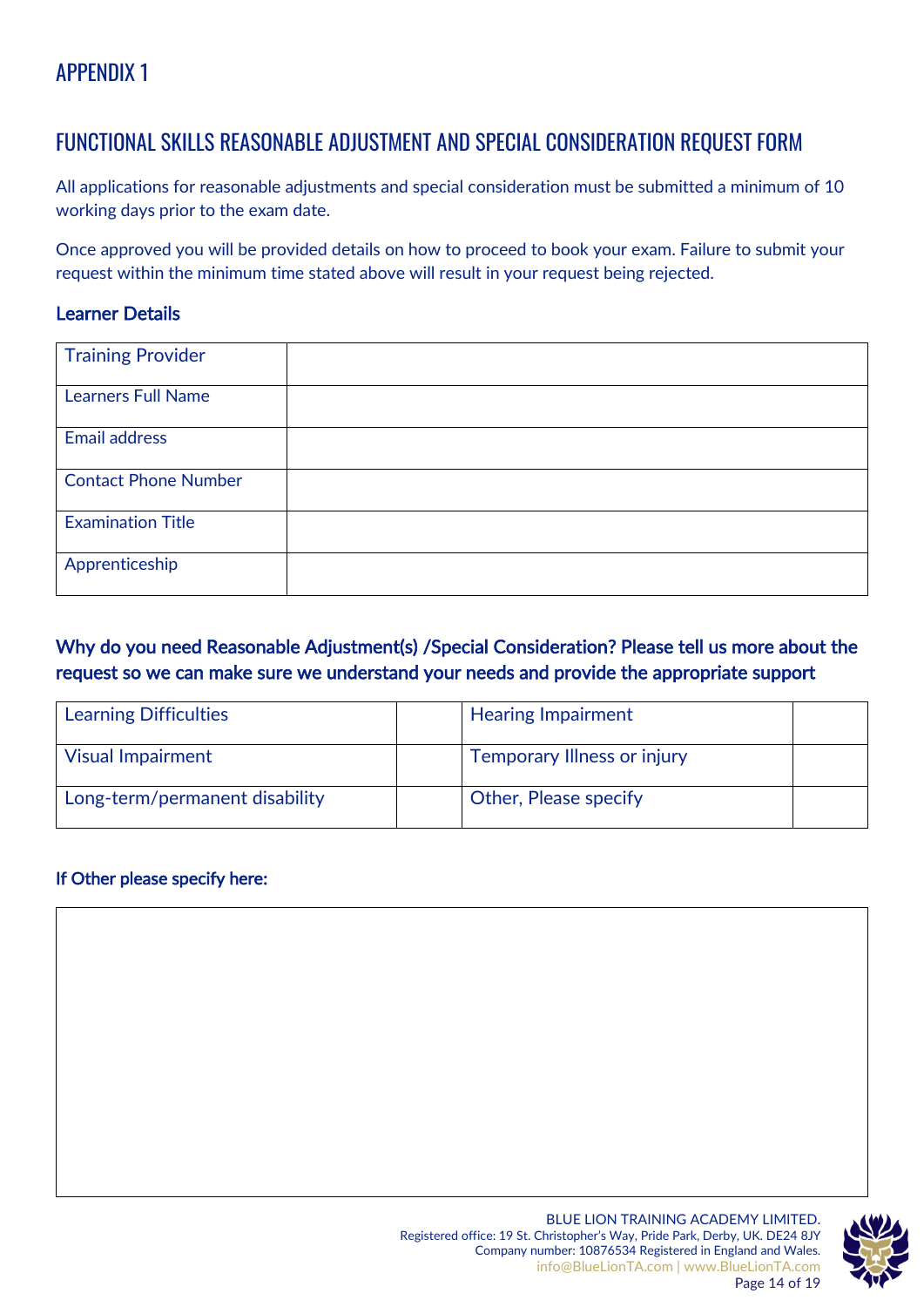### What Reasonable Adjustment(s) / Special Consideration does the learner need and has access to as part of their usual way of working? (Tick or complete as appropriate)

| Reader/Scribe                    | <b>Larger Font</b>                      |  |
|----------------------------------|-----------------------------------------|--|
| English Interpreter              | Coloured Paper (pink/blue/green/yellow) |  |
| <b>Rest Period/Comfort Break</b> | Lip Speaker                             |  |
| Extra Time                       | Other                                   |  |

### Please provide further details of requirement

### Extra time required?

The standard time extension for HABC examinations is 25% upon submission of a suitable evidence

Requested additional time in minutes

### Please indicate the form of evidence that supports your request and return a copy of the report with this form: (Tick or complete as appropriate)

| The original Health Professional report with specified allowance request clearly detailed                  |  |
|------------------------------------------------------------------------------------------------------------|--|
| A letter from another Awarding Body approving reasonable adjustments                                       |  |
| A written statement signed by an appropriate religious authority (only applicable on<br>religious grounds) |  |
| Other (please give details below)                                                                          |  |

Tick the box to confirm that relevant evidence has been attached

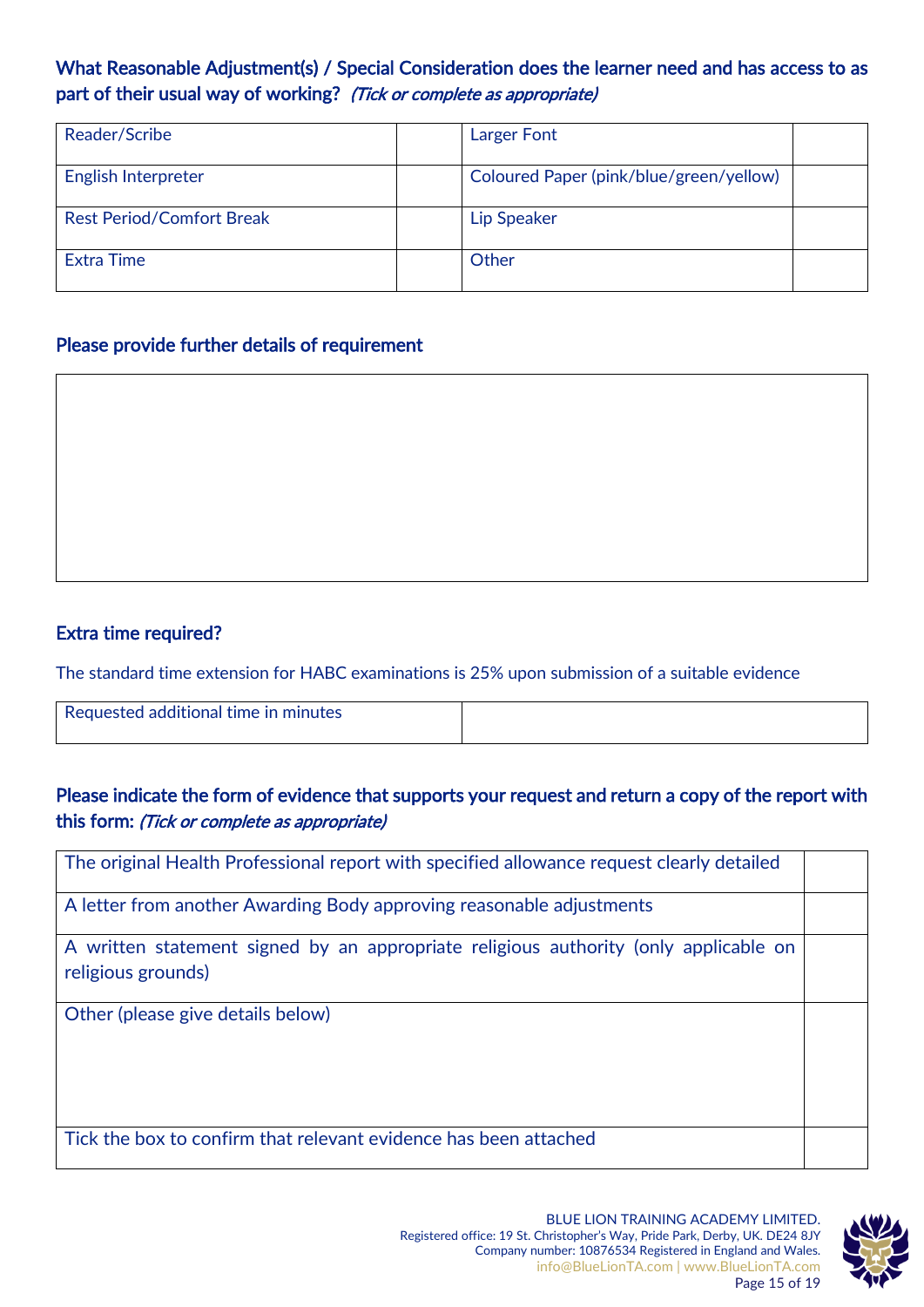### GDPR Statement

We collect your personal data to ensure that your request for reasonable adjustments is processed in the appropriate way. We will store your data in our systems for the duration of your apprenticeship.

Your personal data is fully protected in our system against any risk that can affect its confidentiality, integrity and availability. We do not use automated decision-making for processing your personal data. The information on this form is only passed on based on a 'need to know' basis. This would normally include our staff member who is dealing with your request and the invigilator who will be required to make adjustments as a result of your request.

The invigilator will only be provided the minimum amount of information for them to conduct the extra time according to your requirements. The information completed here will not be shown on your certificate. In accordance with GDPR, you have certain rights that you can exercise free of charge.

You have the right to be informed about data processing, right of access to your data, right to rectification, right to erasure of your data ('right to be forgotten'), right to restriction of processing, right to data portability, right not to be subject to a decision based solely on automated processing including profiling, right to lodge a complaint with the supervisory authority, and the right to compensation and liability for damage suffered by improper handling of your personal data,

By signing this form, you express your free consent to the processing of your personal data according to and within the data processing purposes stated in this privacy and consent notice. You agree that you understand your rights to withdraw consent at any time, totally or partially, without affecting the lawfulness of processing based on your consent before its withdrawal. You acknowledge that if you wish to partially withdraw your consent, you can do that by revisiting this privacy and consent notice to state your objections to processing your personal data

I confirm that the information on this form is true and accurate and I agree with Blue Lion Training Academy processing my data.

| <b>Full Name</b> |  |
|------------------|--|
| <b>Signature</b> |  |
| <b>Date</b>      |  |

#### Please submit this form and supporting evidence to info@bluelioneta.com

If you require any assistance with completing this form, please contact our team during office hours 09:00 – 17:00, Monday to Friday on 01332 738625



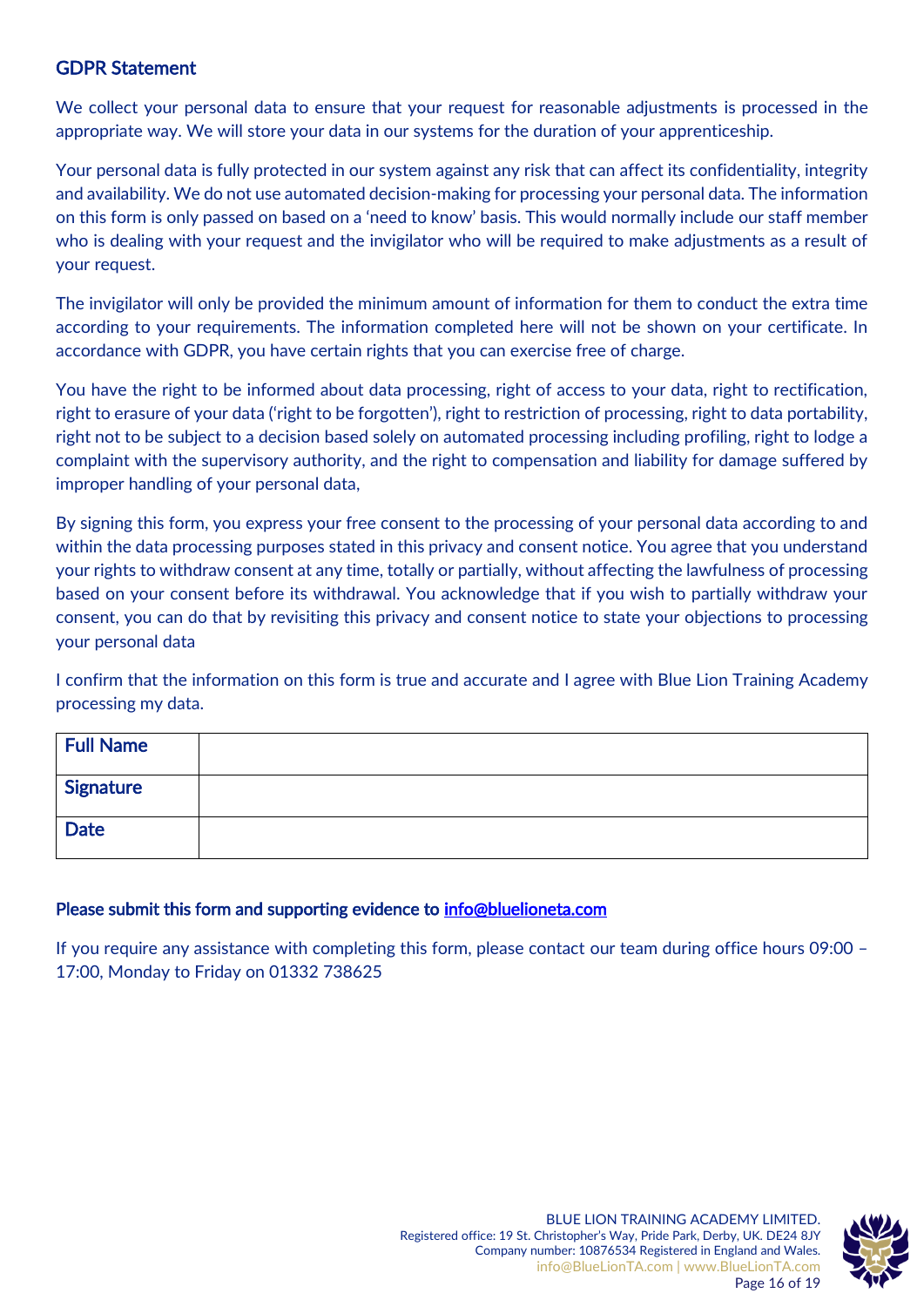### OFFICE USE ONLY:

#### Blue Lion Training Academy Declaration

On behalf of Blue Lion Training Academy:

I confirm that I have read and understand the HABC Reasonable Adjustments and Special Considerations policy.

I accept that HABC will hold and process electronically the information given and may use it for any purpose deemed relevant to this request.

The learner, that this application relates to, has provided their consent to the processing of this application.

I confirm appropriate evidence to support this application will be available within Blue Lion Training Academy for inspection, if requested by HABC

I confirm that both Blue Lion Training Academy and the learner support this reasonable adjustment request.

| Name of          |  |
|------------------|--|
| Centre           |  |
|                  |  |
| <b>Full Name</b> |  |
|                  |  |
| <b>Job Title</b> |  |
| <b>Signature</b> |  |
|                  |  |
| <b>Date</b>      |  |
|                  |  |

### Outcome / Agreed decision/ Next steps

#### Date:

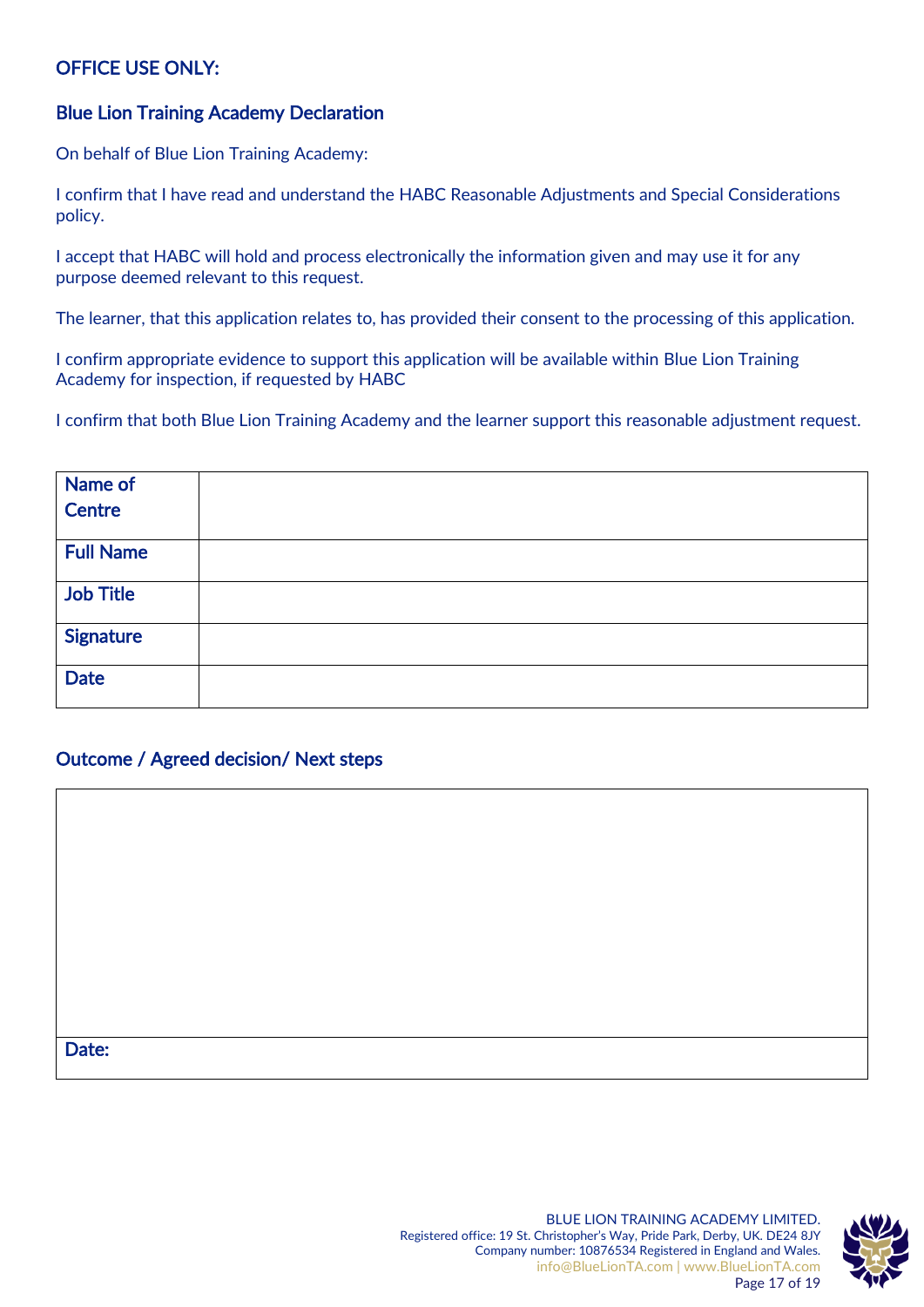### <span id="page-17-0"></span>APPENDIX 2 - HABC REASONABLE ADJUSTMENT APPLICATION FORM

The *Highfield* Group



#### **Appendix 1**

#### **REASONABLE ADJUSTMENT APPLICATION (Qualifications)**

Please complete a separate form for each individual learner and send a completed copy to Highfield at least five working days before the start of the course.

**Centre Name** Learner Number Learner name **Examination/Assessment date** Qualification/Apprenticeship Standard title

#### **Reason and details of Reasonable Adjustment.**

#### **Evidence in Support of the Application**

Centres are required to hold evidence/information to support the application and make this available to Highfield upon request. This may include (but is not limited to):

- The Centre's assessments of learner's needs:  $\bullet$
- History of provision within the Centre:
- Medical certificate; and
- Psychological or other professional assessment report

#### **Declaration:**

I confirm that the information provided above is accurate. The Centre will be able to provide the arrangements requested and the Reasonable Adjustments will be implemented in accordance with the guidance given by Highfield;

I will hold evidence to support the above application and will make this available to Highfield upon request

I am satisfied that the information provided on this form is accurate. I fully support the request and confirm that the learner is/will be appropriately entered for the assessment/examination and is able to demonstrate the skills, knowledge and/or understanding required by the qualification.